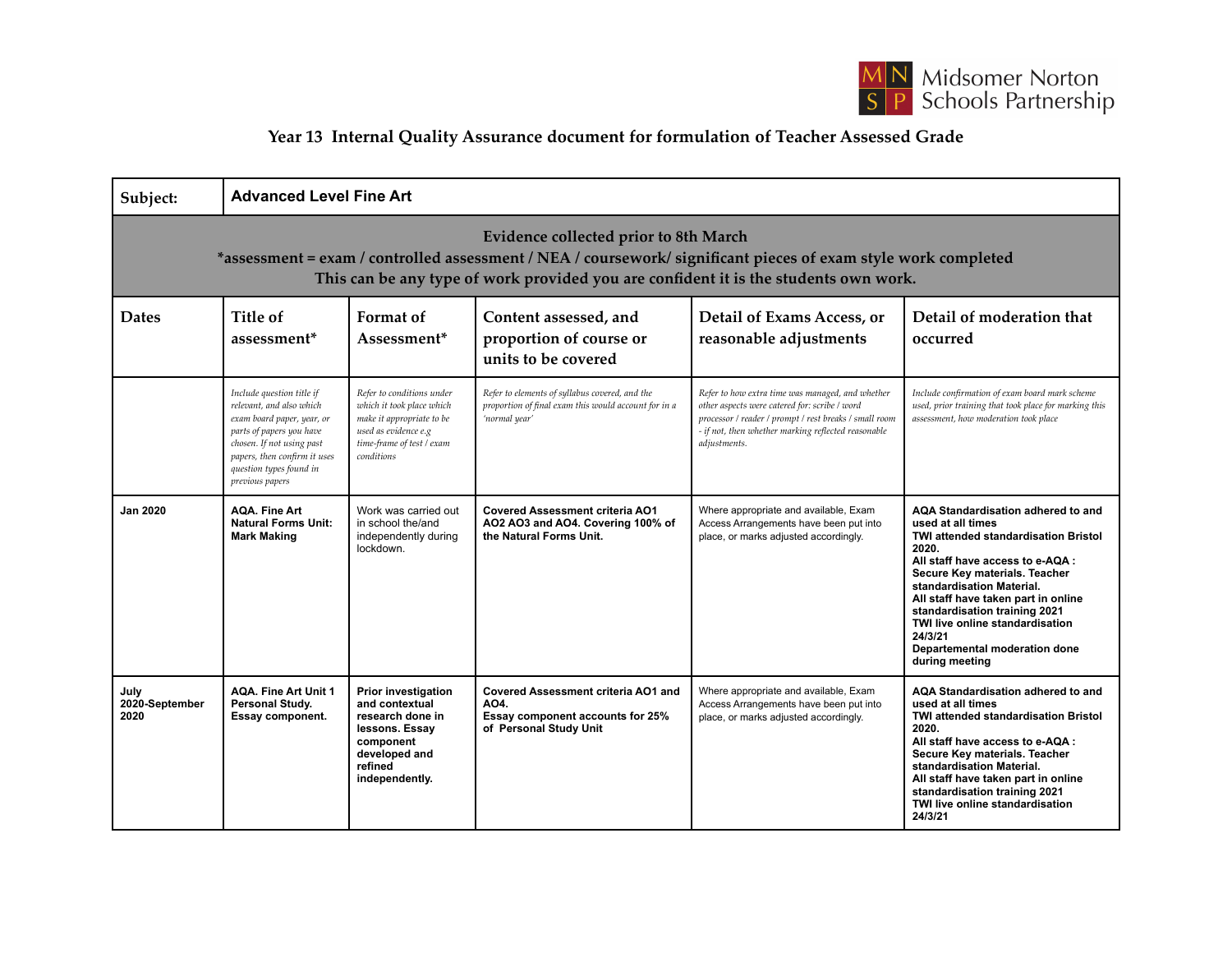

|               |                                                                         |                                                                                                                                                                              |                                                                                           |                                                                                                                          | Departemental moderation done<br>during meeting                                                                                                                                                                                                                                                                                                                                            |
|---------------|-------------------------------------------------------------------------|------------------------------------------------------------------------------------------------------------------------------------------------------------------------------|-------------------------------------------------------------------------------------------|--------------------------------------------------------------------------------------------------------------------------|--------------------------------------------------------------------------------------------------------------------------------------------------------------------------------------------------------------------------------------------------------------------------------------------------------------------------------------------------------------------------------------------|
| November 2020 | <b>AOA. Fine Art</b><br><b>Practical component</b><br>of Personal Study | 'Mock' lessons.<br><b>Students focus</b><br>mainly on AO4:<br>Realise<br>intentions-producing<br>final pieces. Done in<br>lessons.                                           | Covered Assessment criteria AO4.<br>Essay component accounts for 25%<br>of Personal Study | Where appropriate and available, Exam<br>Access Arrangements have been put into<br>place, or marks adjusted accordingly. | AQA Standardisation adhered to and<br>used at all times<br>TWI attended standardisation Bristol<br>2020.<br>All staff have access to e-AQA :<br>Secure Key materials. Teacher<br>standardisation Material.<br>All staff have taken part in online<br>standardisation training 2021<br>TWI live online standardisation<br>24/3/21<br>Departemental moderation done<br>during meeting        |
| Feb 2021      | <b>AQA Fine Art Unit:</b><br><b>Personal Study</b>                      | Online lessons.<br><b>Students focus</b><br>mainly on AO1 and<br><b>AO4: Developing</b><br>and ideas and<br>recording<br>observations. Done<br>virtually (in<br>Sketchpads). | Covered Assessment criteria AO1 and 3.<br>accounts for 50% of Personal Study Unit         | Where appropriate and available, Exam<br>Access Arrangements have been put into<br>place, or marks adjusted accordingly. | AQA Standardisation adhered to and<br>used at all times<br><b>TWI attended standardisation Bristol</b><br>2020.<br>All staff have access to e-AQA :<br>Secure Key materials. Teacher<br>standardisation Material.<br>All staff have taken part in online<br>standardisation training 2021<br>TWI live online standardisation<br>24/3/21<br>Departemental moderation done<br>during meeting |

## **Evidence collected after 8th March**

## \*assessment = exam / controlled assessment / NEA / coursework/ significant pieces of exam style work completed

| <b>Dates</b> | Title of<br>assessment <sup>*</sup>                                                                                                                                                                                        | Format of<br>Assessment <sup>*</sup>                                                                                                                   | Content assessed, and<br>proportion of course                                                                           | Detail of Exams Access, or<br>reasonable adjustments                                                                                                                                                                               | Detail of moderation that<br>occurred                                                                                                            |
|--------------|----------------------------------------------------------------------------------------------------------------------------------------------------------------------------------------------------------------------------|--------------------------------------------------------------------------------------------------------------------------------------------------------|-------------------------------------------------------------------------------------------------------------------------|------------------------------------------------------------------------------------------------------------------------------------------------------------------------------------------------------------------------------------|--------------------------------------------------------------------------------------------------------------------------------------------------|
|              | Include question title if<br>relevant, and also which<br>exam board paper, year, or<br>parts of papers you have<br>chosen. If not using past<br>papers, then confirm it uses<br>question types found in<br>previous papers | Refer to conditions under<br>which it took place which<br>make it appropriate to be<br>used as evidence e.g<br>time-frame of test / exam<br>conditions | Refer to elements of syllabus covered, and the<br>proportion of final exam this would account for in a<br>'normal year' | Refer to how extra time was managed, and whether<br>other aspects were catered for: scribe / word<br>processor / reader / prompt / rest breaks / small room<br>- if not, then whether marking reflected reasonable<br>adjustments. | Include confirmation of exam board mark scheme<br>used, prior training that took place for marking this<br>assessment, how moderation took place |
| W/C 22/3/21  | <b>AQA Fine</b><br>Art.Controlled<br><b>Assessment Unit</b><br><b>Personal Study</b>                                                                                                                                       | Recording via<br>drawing assessment<br>done in lessons.                                                                                                | <b>Covered Assessment criteria AO3.</b><br>accounts for 25% of Personal Study Unit<br><b>Controlled Assessment Unit</b> | All Exam Access Arrangements have been<br>put in place, suitable for the task: extra time<br>is built into assessments; word processors<br>are provided in-class; readers and prompts                                              | AQA Standardisation adhered to and<br>used at all times<br><b>TWI attended standardisation Bristol</b><br>2020.                                  |